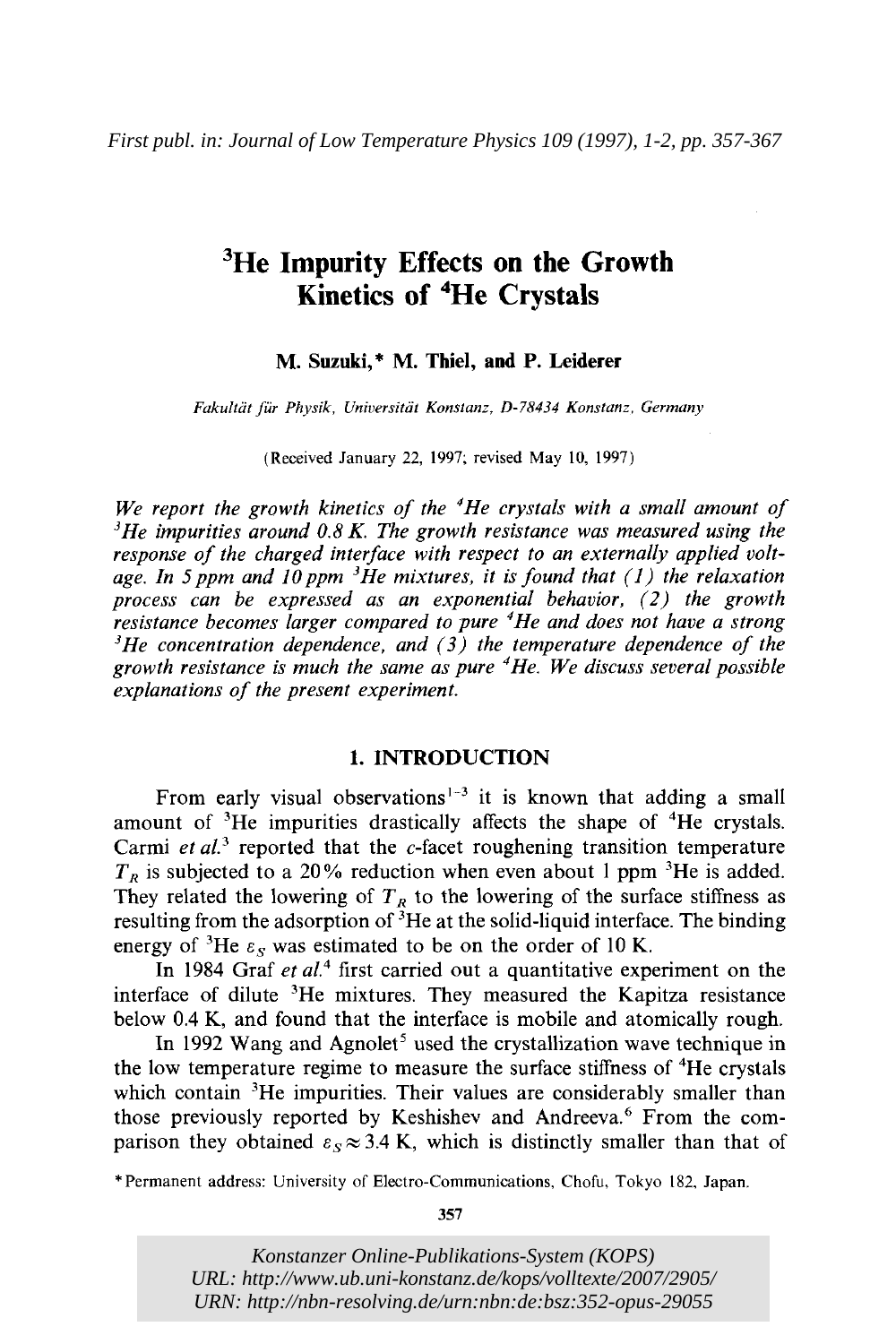Carmi *et* al. Rolley *et* al.' recently performed a systematic study on the adsorption of  ${}^{3}$ He on  ${}^{4}$ He crystals. They also used the crystallization wave technique and found that the surface stiffness of a  $130$  ppb  $3$ He mixture below  $0.3 \text{ K}$  deviates from ultrapure  ${}^{4}$ He (0.4 ppb  ${}^{3}$ He). The temperature dependence of the deviation is consistent with the existence of two-dimensional bound states for  ${}^{3}$ He atoms at the solid-liquid interface with a binding energy  $\varepsilon_s = 4.3 + 0.3$  K and a <sup>3</sup>He density saturating around the 0.4 monolayer.

Although Graf *et al.*<sup>4</sup> revealed that the mobility of the interface is high, there are very few experiments on the  $3$ He impurity effects on the growth resistance  $(m_4 K)^{-1}$ , defined by

$$
v = -(m_4 K) \Delta \mu \tag{1}
$$

where v is the interface growth velocity, and  $\Delta \mu$  is the difference of the chemical potential per unit mass between the solid and the liquid. In pure <sup>4</sup>He, the growth resistance of atomically rough surfaces is attributable primarily to the scatter at the solid-liquid interface of the elementary excitations in the liquid, i.e. phonons and rotons. $8-10$  In particular, in the high temperature regime, the roton contribution becomes more dominant, the temperature dependence of which is expressed as  $(m_A K)^{-1} \propto$  $\exp(-\Delta/k_BT)$ , where  $\Delta'$  is in close agreement with the energy gap of rotons  $\Lambda$ <sup>11-13</sup>

Regarding dilute <sup>3</sup>He mixtures, Bowley and Edwards<sup>9</sup> in 1983 evaluated the  ${}^{3}$ He impurity effects on the basis of the idea that the reflection of  ${}^{3}$ He atoms in the liquid at the solid-liquid interface creates additional growth resistance,

$$
(m_4 K)^{-1}_{\text{He}} = \frac{n_3}{\rho_C} \left(\frac{8m_3^* k_B T}{\pi}\right)^{1/2} \tag{2}
$$

where  $n_3$  is the number density of <sup>3</sup>He,  $m_3^*$  is the effective mass of <sup>3</sup>He, and  $p_c$  is the density of the solid.

In 1993 Burmistrov and Dubovskii<sup>14</sup> pointed out the importance of  ${}^{3}$ He mass flow in front of a moving solid-liquid interface. For a case in which the interface moves at a constant velocity, they developed the formula

$$
(m_4 K)^{-1}_{\text{He}} = \frac{(X_S - X_L)^4 \left(\frac{k_B T}{m_3^* X_L}\right)^2}{2D} \frac{L}{\Delta \mu} \tag{3}
$$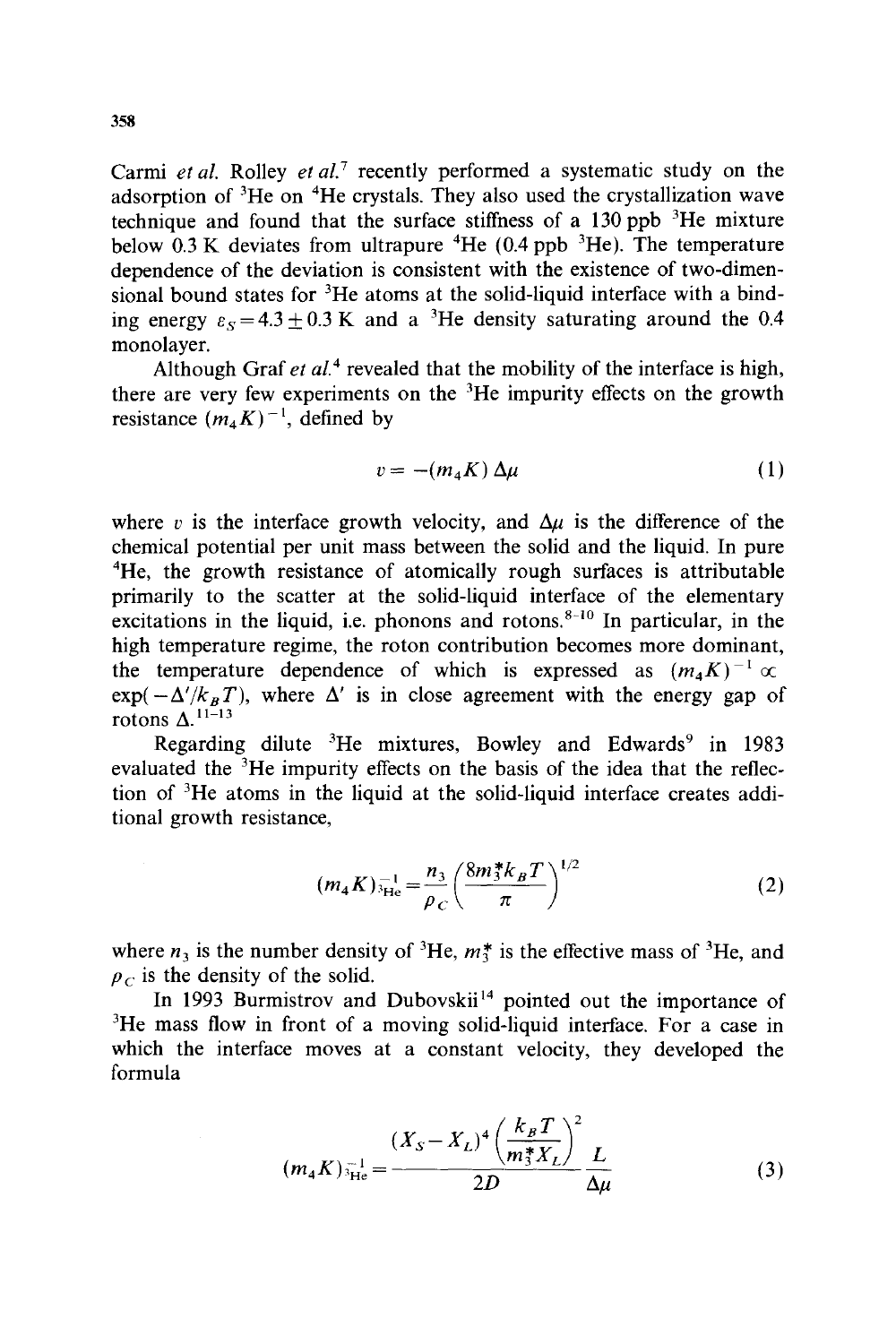where D is the mass diffusion coefficient of <sup>3</sup>He,  $X_s$  and  $X_t$  are the <sup>3</sup>He concentration in the solid and the liquid and  $L$  is the displacement of the interface.

From the damping of the crystallization waves Wang and Agnolet<sup>5</sup> found that a very small amount of <sup>3</sup>He impurities (12 ppb  $\overline{3}$ He) drastically increases the growth resistance (compared to  $4.5$  ppb  ${}^{3}$ He). Although this technique is very useful, the measurement may be confined to the low temperature regime because the crystallization waves are strongly damped at higher temperatures  $(T>0.5 \text{ K})$ . In order to deduce the <sup>3</sup>He impurity effects in the high temperature regime we measured the growth resistance using the response of the charged interface with respect to electrostatic pressure. In this paper, we also discuss several possible explanations for the present experiment.

#### **2. EXPERIMENTAL**

The experimental technique has been reported in detail previously $^{13, 15}$ so we provide only a short description of it here.

An experimental cell was assembled in a  ${}^{3}$ He cryostat with optical access from the bottom, and worked as an interferometer. The change in crystal height was detected by a shift of the interference fringes. After growing the crystal, electron bubbles were introduced into the liquid by a field emission tip and pulled downwards to the solid-liquid interface by the externally applied field. These were trapped at the interface. In equilibrium, the electrostatic pressure is balanced by the hydrostatic pressure, so that the height of the charged interface is lower than that of the uncharged part of the interface. When changing the externally applied field, the position of the charged interface approaches a new equilibrium. In a case where the growth resistance  $(m_A K)^{-1}$  is constant with respect to  $\Delta \mu$ , i.e., the velocity of the interface is proportional to the difference of the chemical potential, the approach of the charged interface to the new equilibrium position shows an exponential behavior. Thus the relaxation time  $\tau$  is simply related to the growth resistance,

$$
\tau^{-1} = (m_4 K) g \frac{\Delta \rho}{\rho_C} \tag{4}
$$

where  $\Delta \rho = \rho_c - \rho_L$  is the difference in density between the solid and the liquid,  $g$  is the acceleration due to gravity.

Two different dilute 3He mixtures, *5* ppm and **10** ppm 3He, were prepared at room temperature. A single crystal was grown slowly at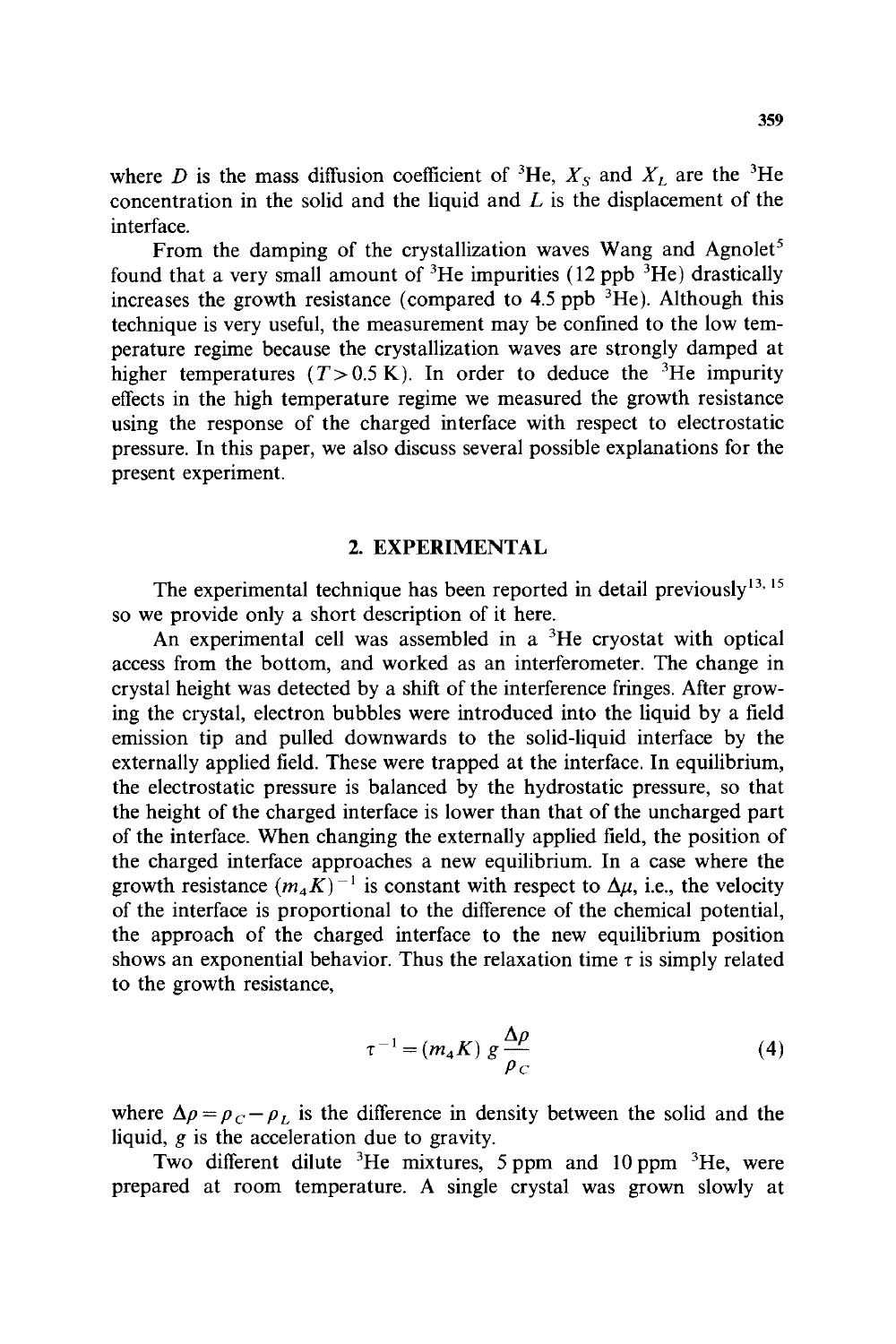around 0.8 K, and atomically rough surfaces, i.e., neither the *c-* nor a-axis being vertical, were chosen for measurement. The ratio of the <sup>3</sup>He concentration in the solid,  $X<sub>S</sub>$ , to the liquid,  $X<sub>L</sub>$ , can be expressed as

$$
\frac{X_S}{X_L} = 2\left(\frac{1.696}{T}\right)^{3/2} \exp\left(-\frac{1.36}{T}\right) \tag{5}
$$

at low concentrations and temperatures.<sup>16</sup> The parameters in Eq.  $(5)$  are chosen at  $T_0 = 0.61$  K (the endpoint of the azeotropic line), so that this may apply to the temperature range where the melting pressure does not have a strong temperature dependence. We estimate the  ${}^{3}$ He concentration in the solid to be  $X_s \approx 1.1 X_t$  at 0.8 K.

### **3. RESULTS AND DISCUSSION**

**A** typical relaxation process with respect to the change in the externally applied voltage is shown in Fig. 1. To improve the data we averaged 30 events and reached a resolution of the crystal height of about 0.1  $\mu$ m. This process can be well expressed as an exponential behavior in the range of the interface velocity from  $v = 1.1 \times 10^{-3}$  cm sec<sup>-1</sup> to  $2 \times 10^{-5}$  cm sec<sup>-1</sup>, which means that the growth resistance does not show a nonlinear behavior with respect to  $\Delta \mu$ . In addition, no difference between the crystallization and the melting is observed. From **Eq.** (4) the growth resistance obtained is  $93 \pm 9$  cm sec<sup>-1</sup>. In general, without respect to either <sup>3</sup>He concentration or temperature (between  $0.7 K$  and  $0.9 K$ ), the relaxation process between the crystallization and the melting shows an exponential behavior and has the same relaxation time within experimental error.

Figure 2 shows the growth resistance of 10 ppm  ${}^{3}$ He of several measurements as a function of temperature as well as the extrapolated lines of pure 4He (which is not a purified but a commercial one) from Ref. 13. The two extrapolated lines are considered as the fastest and the slowest axes of pure 4He. (Before measuring the mixtures, we checked the growth resistance of pure  $4$ He around 1 K and found that the data fall between these two lines.) The scatter of the growth resistance of different measurements at the same temperature is attributed primarily to the difference in crystal orientation. However, the growth resistance is about three times larger than that of pure <sup>4</sup>He, and the temperature dependence is nearly expressed by  $(m_4K)^{-1} \propto \exp(-\Delta/k_B T)$ , which is much the same as pure 4He.

Figure 3 shows the growth resistance at  $0.83$  K as a function of  ${}^{3}$ He concentration. As stated, the scatter of the growth resistance is attributed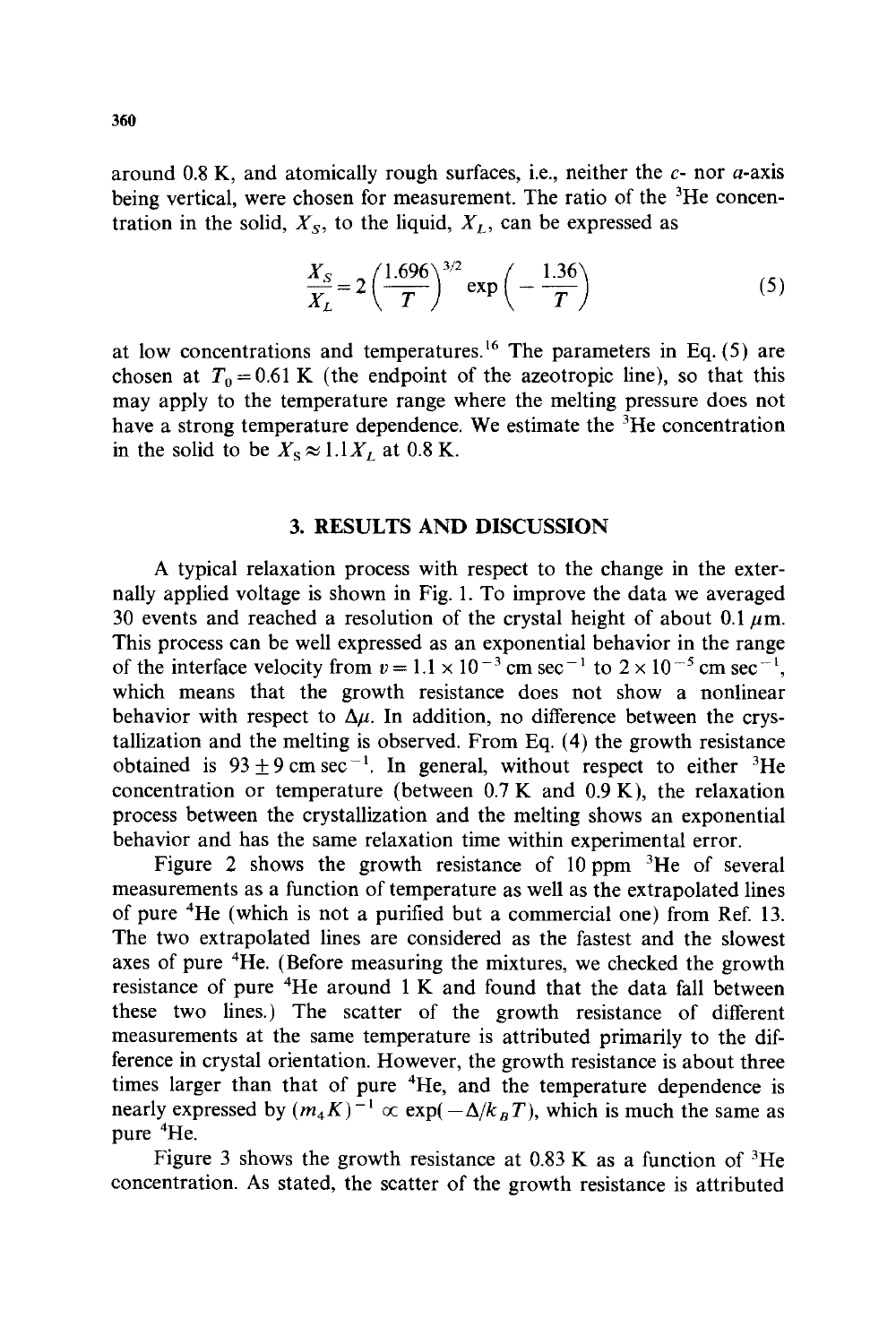

Fig. I. (a) Typical relaxation process with respect to the change in applied voltage. By increasing the applied voltage from 105 to 165 V, the crystal melts by 11.5  $\mu$ m, and recrystallizes as the voltage is reduced to 105 V again. This sample contains 5 ppm <sup>3</sup>He. (b) Same relaxation process on a log scale. The melting curve is multiplied by 2 for clarity.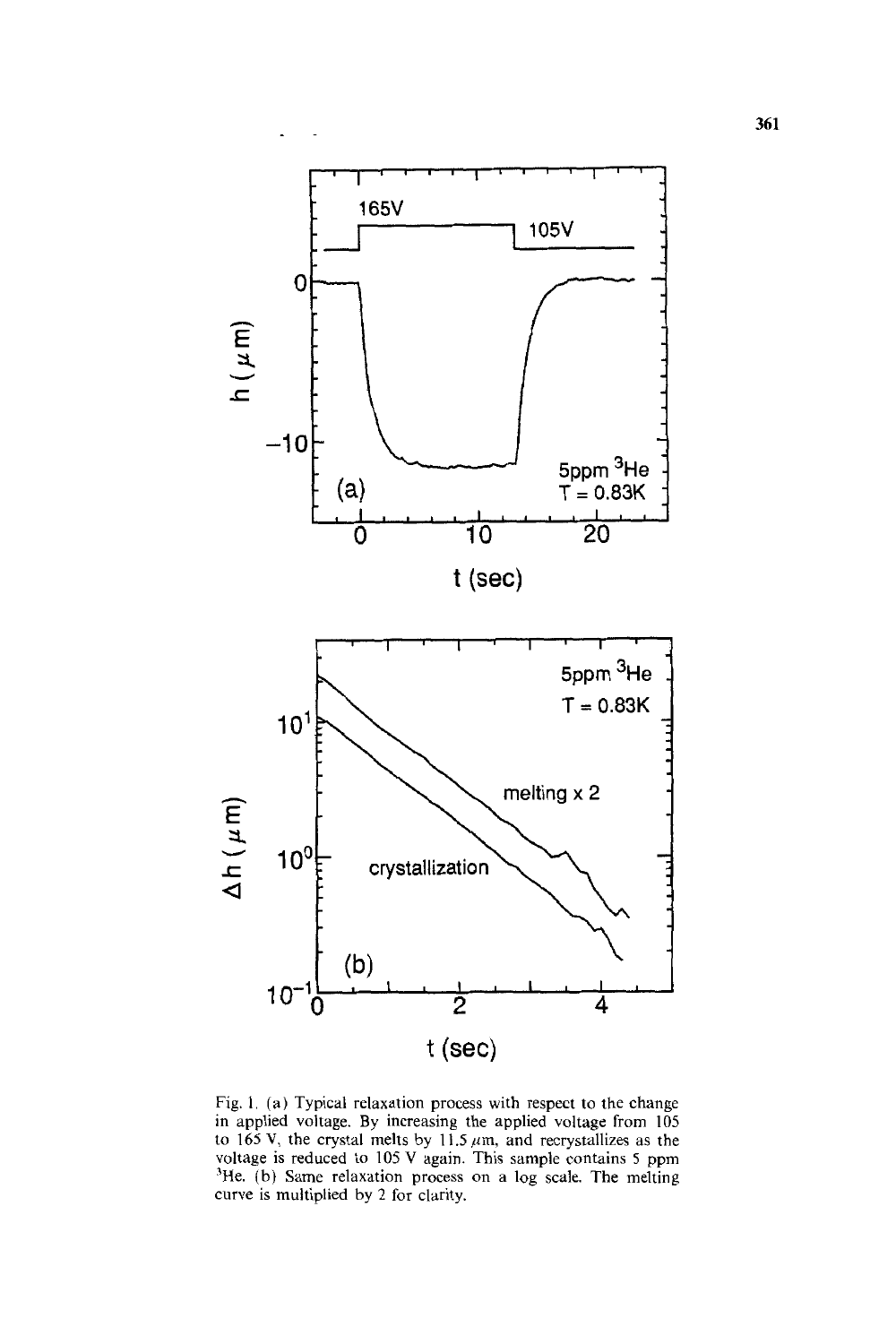

Fig. 2. Temperature dependence of the growth resistance of a 10 ppm **'He**  mixture. Different symbols correspond to different crystals. Two dashed lines represent the extrapolated lines of pure  $4$ He with  $[0001]$  and  $[10\overline{10}]$  orientations in Ref. 13.

to the crystal orientation, and the growth resistance is not drastically influenced by  ${}^{3}$ He concentration.

The following points should be kept in mind from the present experiment:  $(1)$  The relaxation process of dilute <sup>3</sup>He mixtures can be expressed as an exponential behavior, i.e., no nonlinear effects are observed. (2) The growth resistance increases about three-fold over pure 4He and does not have a strong <sup>3</sup>He concentration dependence. (3) The temperature dependence of the growth resistance is much the same as for pure 4He.

There are several possibilities to explain these properties:

(a) The first one is the contribution of the reflection of  ${}^{3}$ He quasiparticles at the interface, which is evaluated by Eq. (2). Using the typical values of this experiment,  $T = 0.8$  K,  $m_3^* = 3m_3$ , and  $n_3 = 2.7 \times 10^{17}$  cm<sup>-3</sup> (10 ppm <sup>3</sup>He), the contribution of <sup>3</sup>He to the growth resistance,  $(m_4K)_{\text{He}}^{-1}$ is estimated to be 0.1 cm sec<sup>-1</sup>. Since the growth resistance of pure <sup>4</sup>He at  $0.8 \text{ K}$  is about 20 cm sec<sup>-1</sup>, this correction is too small to explain the enhancement of the growth resistance of dilute  ${}^{3}$ He mixtures.

(b) The second possibility is the contribution of the  ${}^{3}$ He mass flow in front of a moving interface. Although Eq. **(3)** cannot be applied directly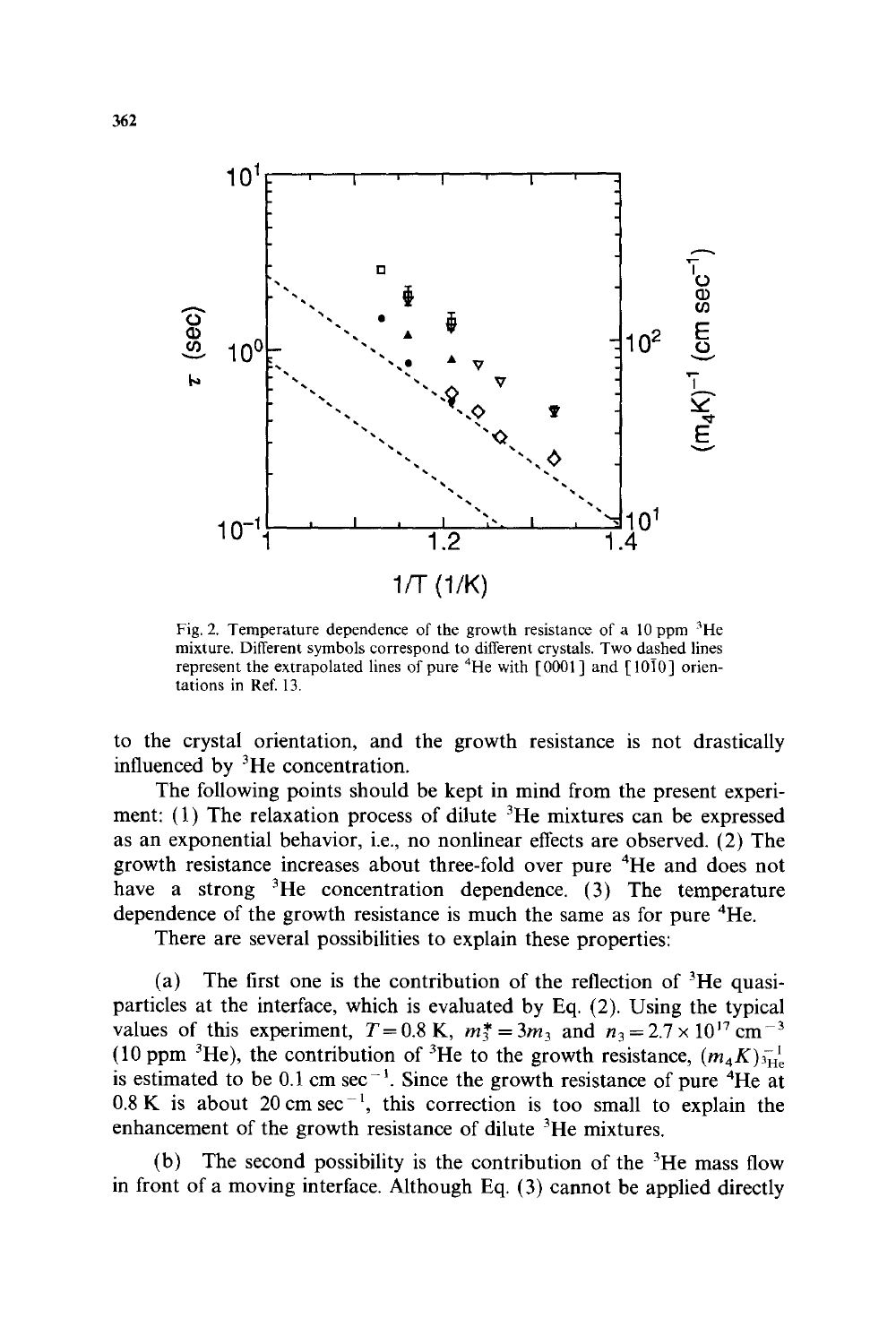

Fig. **3.** Concentration dependence of the growth resistance at  $0.83$  K. The line at 0 ppm  $3$ He indicates the extrapolated values of pure **4He** in Ref. 13.

to the present experimental conditions, it would give a rough estimate. From Eq.  $(5)$  the <sup>3</sup>He concentration difference is estimated to be  $X_S - X_L \approx 0.1 X_L$ . Concerning the <sup>3</sup>He mass diffusion coefficient, we use the value  $D \approx 4 \times 10^{-3}$  cm<sup>2</sup> sec<sup>-1</sup>, <sup>17, 18</sup> which was measured around 1.2 K. (The mass diffusion coefficient is considered to be inversely proportional to the number of rotons, so that we may expect the value at 0.8 **K** is rather large compared to the adopted value.) By substituting into **Eq. (3)** the typical values,  $m_3^* = 3m_3$ ,  $\Delta \mu/L = 980$  cm sec<sup>-2</sup> and  $X_L = 10^{-5}$  (10 ppm <sup>3</sup>He), respectively, we obtain  $(m_4 K)^{-1}_{\text{He}} \approx 0.2 \text{ cm} \text{ sec}^{-1}$ , where the growth resistance of pure <sup>4</sup>He at  $0.8 \text{ K } (m_4 K)^{-1} \approx 20 \text{ cm } \text{sec}^{-1}$ . The estimated value is again to small to explain the present experiment. In this calculation, the estimated value is so sensitive to the  ${}^{3}$ He concentration difference, that this may have large ambiguity.

However, the theory of Burmistrov and Dubovskii suggests that the growth resistance depends strongly on 3He concentration, and that the relaxation process shows a nonlinear behavior with respect to the interface velocity because  $\Delta \mu / L$  is not constant during the relaxation. But these suggestions are contradictory to our results, the present experiment therefore does not seem to support their theory.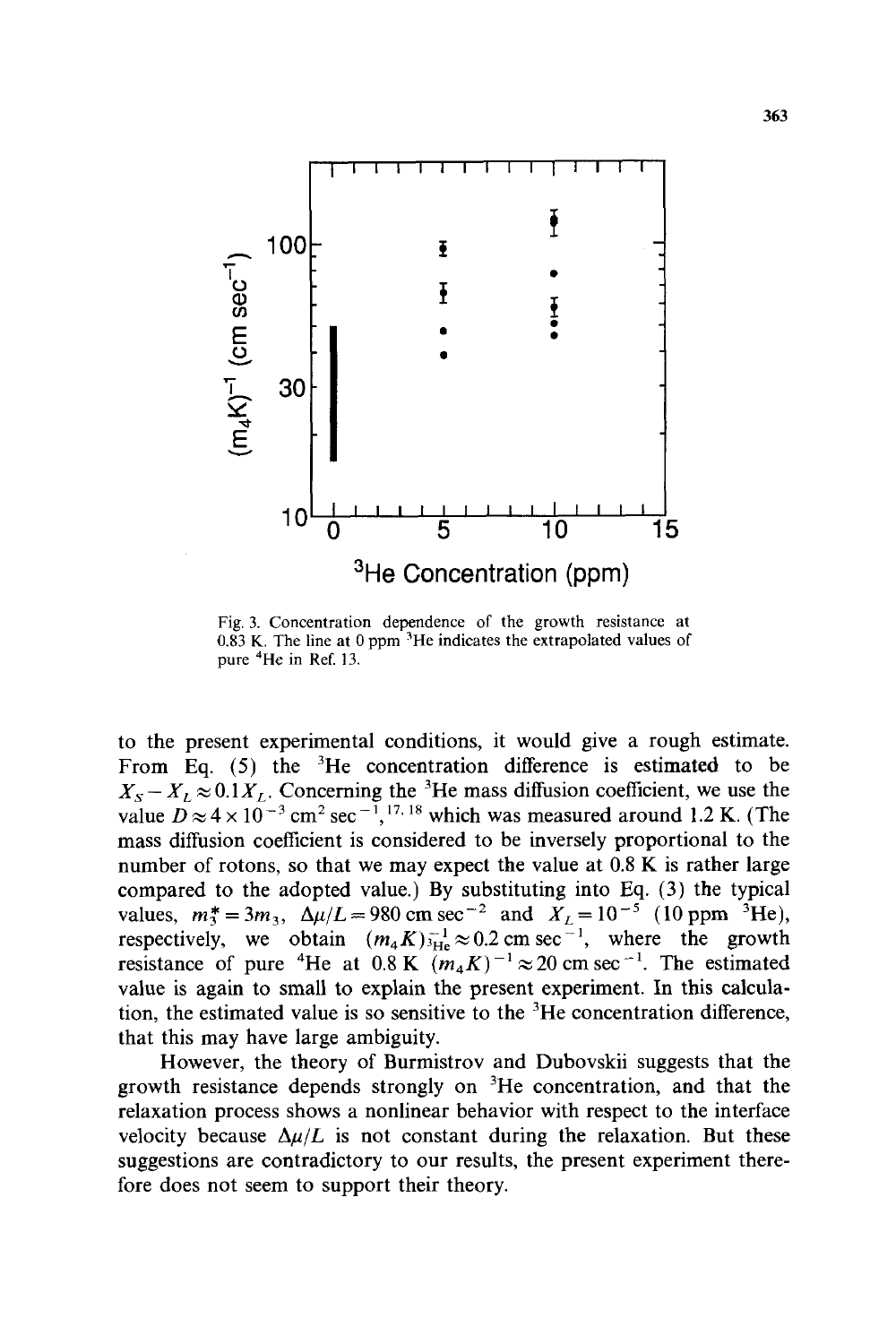(c) The third possibility is the effect of the adsorbed  ${}^{3}$ He atoms at the interface. It is found that the temperature dependence of the growth resistance of dilute <sup>3</sup>He mixtures is closely similar to that of pure <sup>4</sup>He, which may suggest that even in the case of the mixtures the main contribution to the growth resistance is the roton scattering at the interface. The enhancement of the growth resistance may be explained by the change in the scattering potential of rotons associated with the addition of a small amount of  $3$ He impurities. This means that  $3$ He atoms are adsorbed at the interface.

The condition of the surface adsorption is that the chemical potential of <sup>3</sup>He in the bulk,  $\mu_3$ , becomes larger than the binding energy  $\varepsilon_s$ of <sup>3</sup>He in the bulk,  $\mu_3$ , becomes larger than the binding energy  $\varepsilon_S$ <br>( $\mu_3 > -|\varepsilon_S|$ ). Here, the chemical potential in the liquid can be calculated by  $\mu_3 = k_B T \ln \{n_3/2 (2\pi \hbar^2 / m_3^* k_B T)^{3/2} \}$ . By substituting the conditions of the present experiment,  $T = 0.8$  K,  $n_3 = 2.7 \times 10^{17}$  cm<sup>3</sup> (10 ppm<sup>3</sup>He), we obtain  $\mu_3 = -6.0$  K.

Rolley *et al.*<sup>7</sup> recently made a systematic study on the adsorption of <sup>3</sup>He below 0.4 K, and found that the binding energy  $\varepsilon_s$  is 4.3  $\pm$  0.3 K and the saturated 'He density is about 0.4 monolayer. If we adopt their results, few 'He atoms are adsorbed at the interface (about 0.05 monolayer). Therefore, this idea is not promising. However, there might be a possibility that a very small amount of adsorbed 'He affects the roton scattering at the interface.

(d) As discussed in detail by Balibar et al.,<sup>19</sup> the measured value of the growth resistance differs from the isothermal growth resistance  $(m_4K_T)^{-1}$ . The effective growth resistance  $(m_4K_{\text{eff}})^{-1}$  increases due to the finite thermal conductivity, which is given by

$$
(m_4 K_{\text{eff}})^{-1} = (m_4 K_T)^{-1} + \left(\frac{\rho_C R_K}{T}\right)\left(\frac{J_E}{J} + \frac{b}{c}\right)^2 \tag{6}
$$

where  $J = \rho_C v$  and  $J_E/T$  are the currents of mass and entropy crossing the interface, and  $R_k$  is the Kapitza resistance. Here, we use the same notations for the coefficients b and c as used in Ref. 19.

In the high temperature experiment of pure <sup>4</sup>He by Bodensohn *et al.*<sup>13</sup> the Kapitza resistance is small enough and the heat propagates very efficiently in the superfluid <sup>4</sup>He. Then, the heat flows mainly through the liquid, and the correction to  $(m_4K_T)^{-1}$  by the second term in Eq. (6) is not large compared to the scatter of the data. Their measured values of the growth resistance are considered to be the isothermal ones.

In the case of dilute  ${}^{3}$ He mixtures, on the other hand, the behavior of the heat flow is completely different. In the liquid the effective thermal conductivity (including both the diffusive and the counterflow contributions)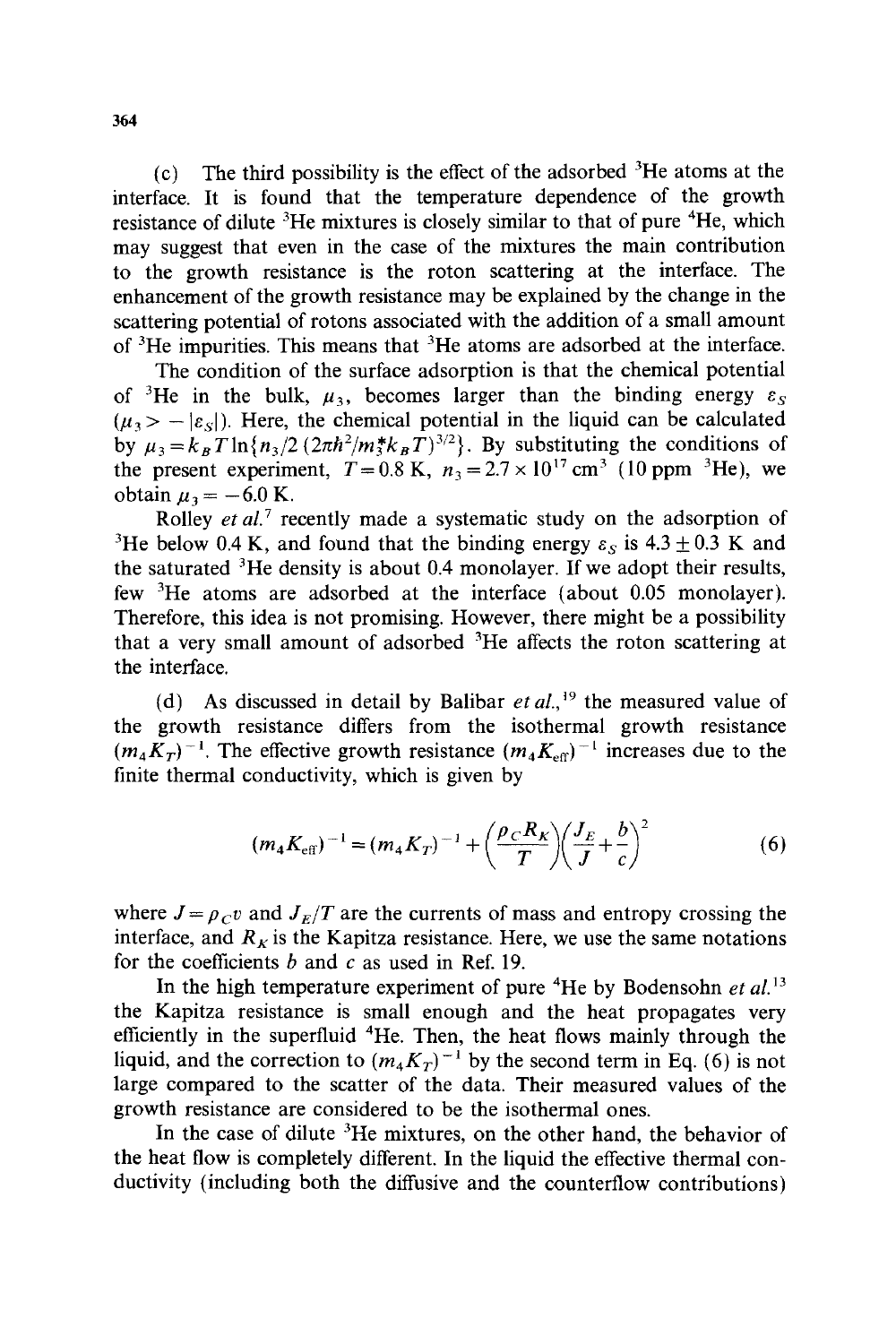decreases drastically by adding 3He impurities. The effective conductivity in the liquid of 10 ppm  $3$ He mixture around 0.8 K is estimated to be  $\sim$  0.1 W cm<sup>-1</sup> K<sup>-1</sup>,<sup>17</sup> while the thermal conductivity in the crystal is  $\sim$  0.5 W cm<sup>-1</sup> K<sup>-1</sup>.<sup>20</sup> (The thermal conductivity of the crystals which contain  $3$ He impurities is slightly suppressed. In the case of 10 ppm mixture, however, the impurity effect is negligible.) Thus the main channel of the heat flow seems to be the crystal rather than the superfluid  ${}^{3}He^{-4}He$ mixture.

To roughly estimate the correction due to heat flow, let us suppose that the heat current density in the liquid is neglected and the heat propagates efficiently in the crystal. In this case, Eq. (6) can be applied with  $J_E/J = TS_L$ , where  $S_L$  is the entropy of the liquid. Since  $b/c$  is small enough compared to  $J_E/J$ , we may neglect this term.

Graf et al.<sup>4</sup> measured the Kapitza resistance of the interface of dilute  $3$ He mixtures. From their results, the Kapitza resistance of 10 ppm  $3$ He is considered to be comparable to that of pure 4He. The Kapitza resistance is thus given by  $R_K = (4/3)(\rho_L S_{\phi L} c_L \bar{\tau})^{-1}$ , where  $c_L$  is the sound velocity in the liquid,  $S_{\phi L}$  is the phonon contribution to the liquid entropy, and  $\bar{\tau}$  is the mean phonon transmission coefficient. Therefore, from Eq. (6) we obtain

$$
(m_4 K_{\text{eff}})^{-1} = (m_4 K_T)^{-1} + \frac{4}{3} \frac{\rho_c S_L^2 T}{\rho_L S_{\phi L} c_L \bar{\tau}}
$$
(7)

Here, the sound velocity in the liquid is  $c_L = 3.662 \times 10^4$  cm sec<sup>-1</sup>,<sup>21</sup> the entropy of the liquid  $\rho_L S_L = [2767T^3 + 7.505 \times 10^6 T^{1/2} (\Delta/k_B T + \frac{3}{2})]$  $exp(-\Delta/k_BT)$ ] erg cm<sup>-3</sup> K<sup>-1</sup> with  $\Delta = 7.21$  K,<sup>22</sup>  $\rho_L S_{\phi L} = 2767T^3$  erg cm<sup>-3</sup> K<sup>-1</sup> and the mean phonon transmission coefficient  $\bar{\tau} \approx 0.8$  at 0.8 K.<sup>23</sup> One finds that the second term in Eq. (7) is 20 cm sec<sup>-1</sup> at 0.8 K, where the growth resistance of pure <sup>4</sup>He is also about 20 cm sec<sup>-1</sup>. Since the transmission coefficient  $\bar{\tau}$  varies slowly with respect to temperature, the temperature dependence of the second term in Eq. (7) is dominated by the exponential behavior of the roton entropy in  $\rho_L S_L$ . Thus, the correction varies as  $\exp(-\Delta/k_BT)$  just like the growth resistance of pure <sup>4</sup>He.

From the above estimate the effective growth resistance of dilute  ${}^{3}$ He mixtures becomes about twice as large as the isothermal growth resistance of pure 4He and has much the same temperature dependence as pure 4He. Furthermore, the correction due to heat flow does not depend strongly on <sup>3</sup>He concentration. The observed properties of the growth resistance can thus be well explained by the effect of heat flow.

Finally, we comment on the current of  ${}^{3}$ He crossing the interface, which contributes to the dissipation. In the above estimate, the currents of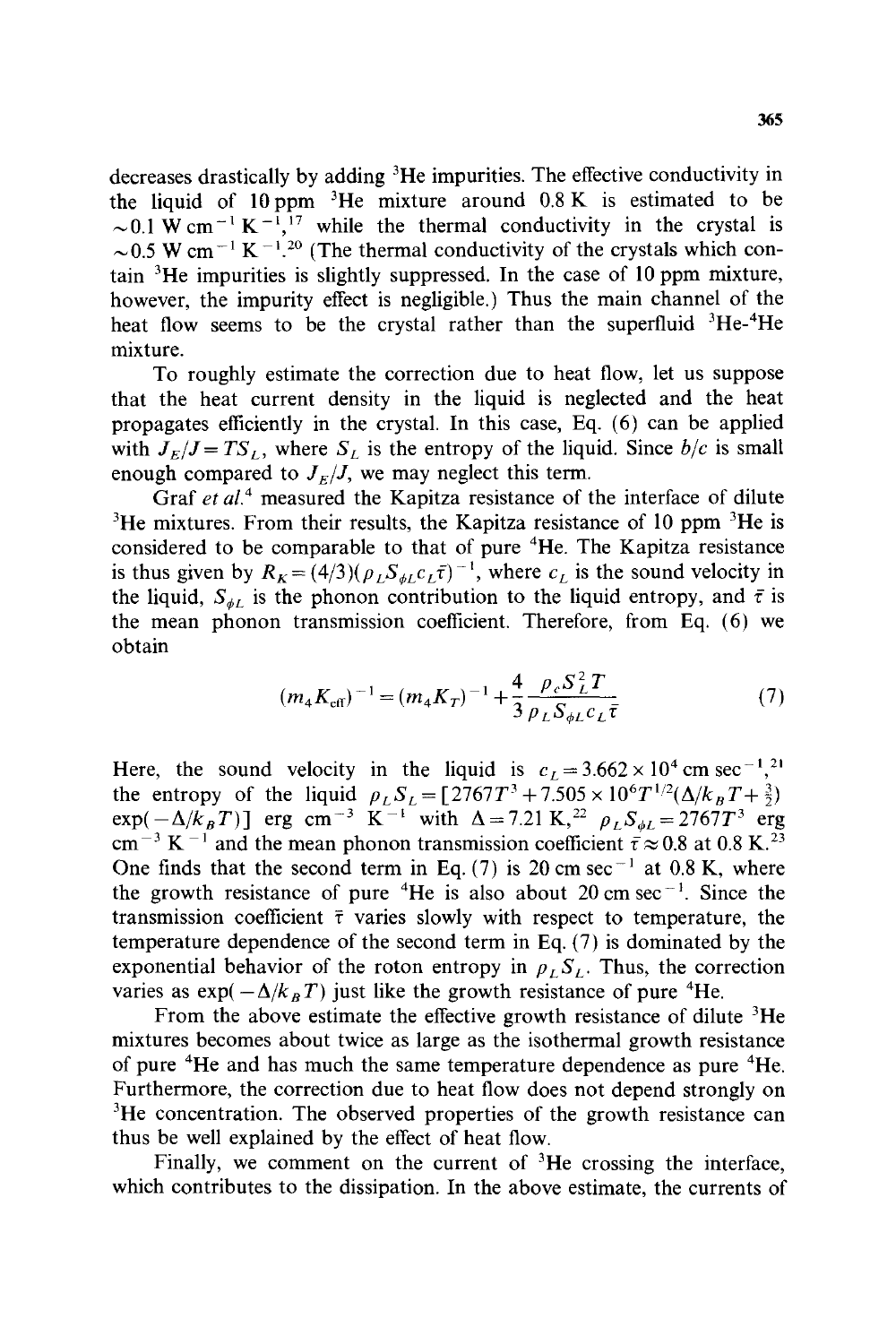<sup>4</sup>He mass *J* and entropy  $J_E/T$  are considered with respect to the entropy production. In the case of mixture, there is an additional contribution, i.e. the current of  ${}^{3}$ He which is driven by a difference in  ${}^{3}$ He chemical potential. It is difficult to estimate this contribution to the growth resistance. However, in the present experimental conditions, this could be negligible since the entropy of  ${}^{3}$ He per unit volume is adequately small compared to that of the liquid  $\rho_L S_L$ .

In summary, we found that a small amount of  ${}^{3}$ He impurities has drastic effects on the growth kinetics of  $4$ He crystals around 0.8 K. In 5 ppm and 10 ppm <sup>3</sup>He mixture, the growth resistance increases to about three-fold that of pure  ${}^{4}$ He. This enhancement may be attributable to the effects of heat flow, i.e. since the effective thermal conductivity of the superfluid  ${}^{3}$ He- ${}^{4}$ He mixtures is poor, the observed growth resistance includes a large correction to the isothermal growth resistance.

This experiment was only exploratory and many questions remain. Wang and Agnolet<sup>5</sup> observed a drastic increase in the growth resistance in the low temperature regime. The mechanism of their observed enhancement seems different from what we found. More systematic experiments, especially those over a wide temperature range, are needed.

#### **ACKNOWLEDGMENTS**

The authors would like to thank Professor S. Balibar for useful discussions.

#### **REFERENCES**

- 1. J. Landau, S. G. Lipson, L. M. Maattanen, L. S. Balfour, and D. 0. Edwards, *Phys. Rev. Lett.* **45,** 31 (1980).
- 2. Y. Carmi, S. G. Lipson, and E. Poltruak, *Phys. Rev. Lett.* **54,** 2042 (1985).
- **3.** Y. Carmi, E. Polturak, and S. G. Lipson, *Phys. Rev. Lett.* **62,** 1364 (1989).
- 4. M. J. Graf, R. M. Bowley, and H. J. Maris, *Phys. Rev. Lett.* **53,** 1176 (1984); M. J. Graf, R. M. Bowley, and H. J. Maris, *J. Low Temp. Phys.* **58,** 209 (1985).
- 5. C. L. Wang and G. Agnolet, *J. Low Temp. Phys.* **89,** 795 (1992).
- 6. K. 0. Keshishev and 0. Andreeva, *Excitations in Two-Dimensional and Three-Dimensional Quantum Fluids, Vol.* 257, A. G. F. Wyatt and H. J. Lauter (Eds.), Plenum Press, New York (1991), p. 387.
- 7. E. Rolley, S. Balibar, C. Guthmann, and P. Nozieres, *Physica B* 210, 397 (1995).
- 8. A. F. Andreev and V. G. Knizhnik, *Zh. Eksp. Teor. Fiz.* **83,** 416 (1982) *[Sou. Phys. JETP*  **56**, 226 (1982)].
- 9. R. M. Bowley and D. 0. Edwards, J. *Physique* 44, 723 (1983).
- 10. B. Castaing, *J. Physique Lett.* **45,** 233 (1984).
- 11. K. 0. Keshishev, A. Ya Parshin, and A. B. Babkin, *Zh. Eksp. Teor. Fiz.* **80,** 716 (1982) *[Sov. Phys. JETP* **53**, 362 (1981)].
- 12. B. Castaing, S. Balibar, and C. Laroche, *J. Physique* 41, 897 (1980).
- 13. J. Bodensohn, J. Nicolai, and P. Leiderer, 2. *Phys.* B **64,** *55* (1986).